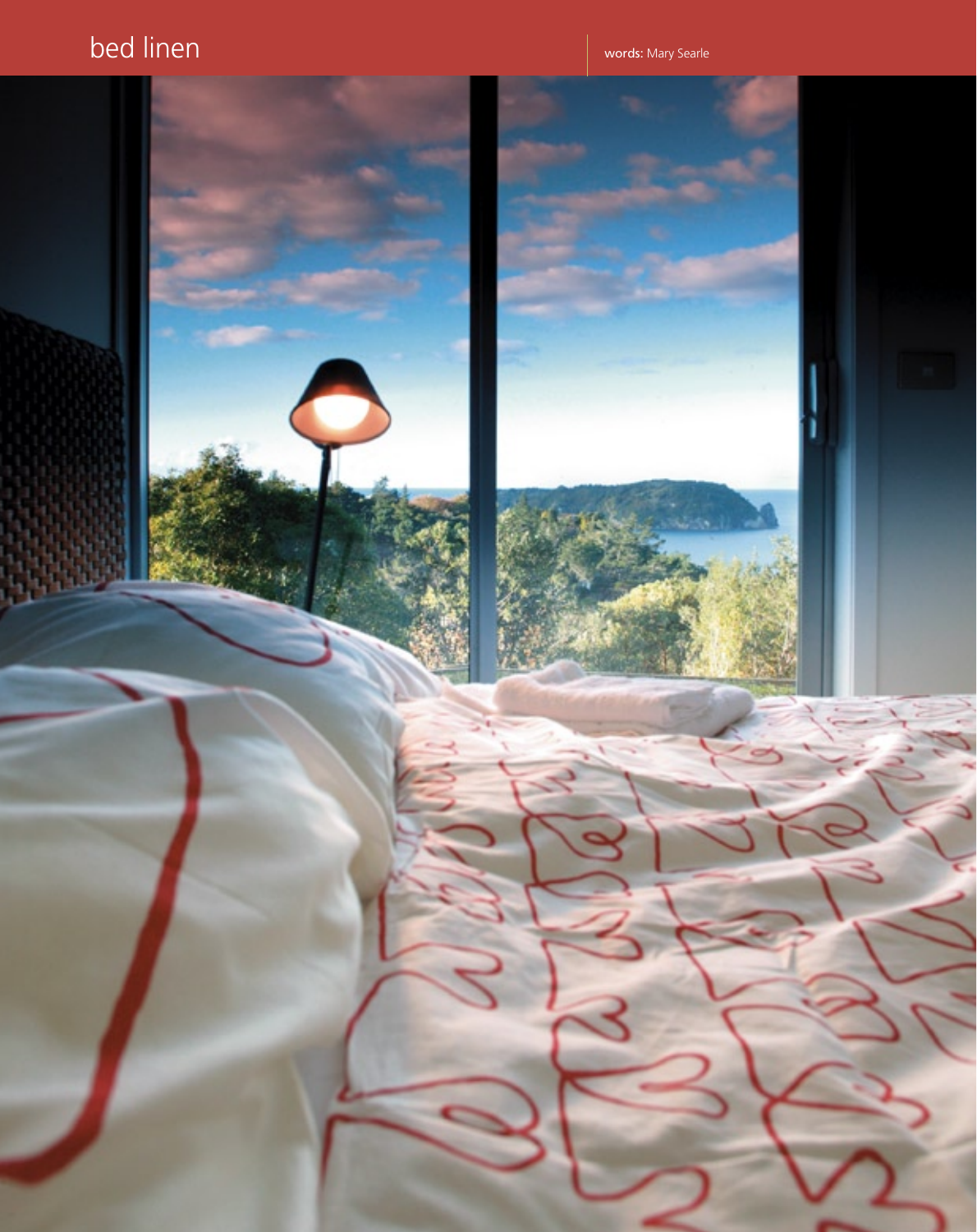## between the sheets















All photographed at The Store, Newmarket 1. Pure Design Bedlinen, exclusive to The Store, 09 523 2214 or 09 444 9755 2. Thread Design, 09 302 1710 3. Thread Design, 09 302 1710 4. Bedingfields, 09 367 6881 5. Sheridan, 09 360 6420 6. Kate Fitzpatrick Home, 09 630 0583

- 7. Arbuckles, 0800 100 999
- 8. Spotlight, 0800 276 222